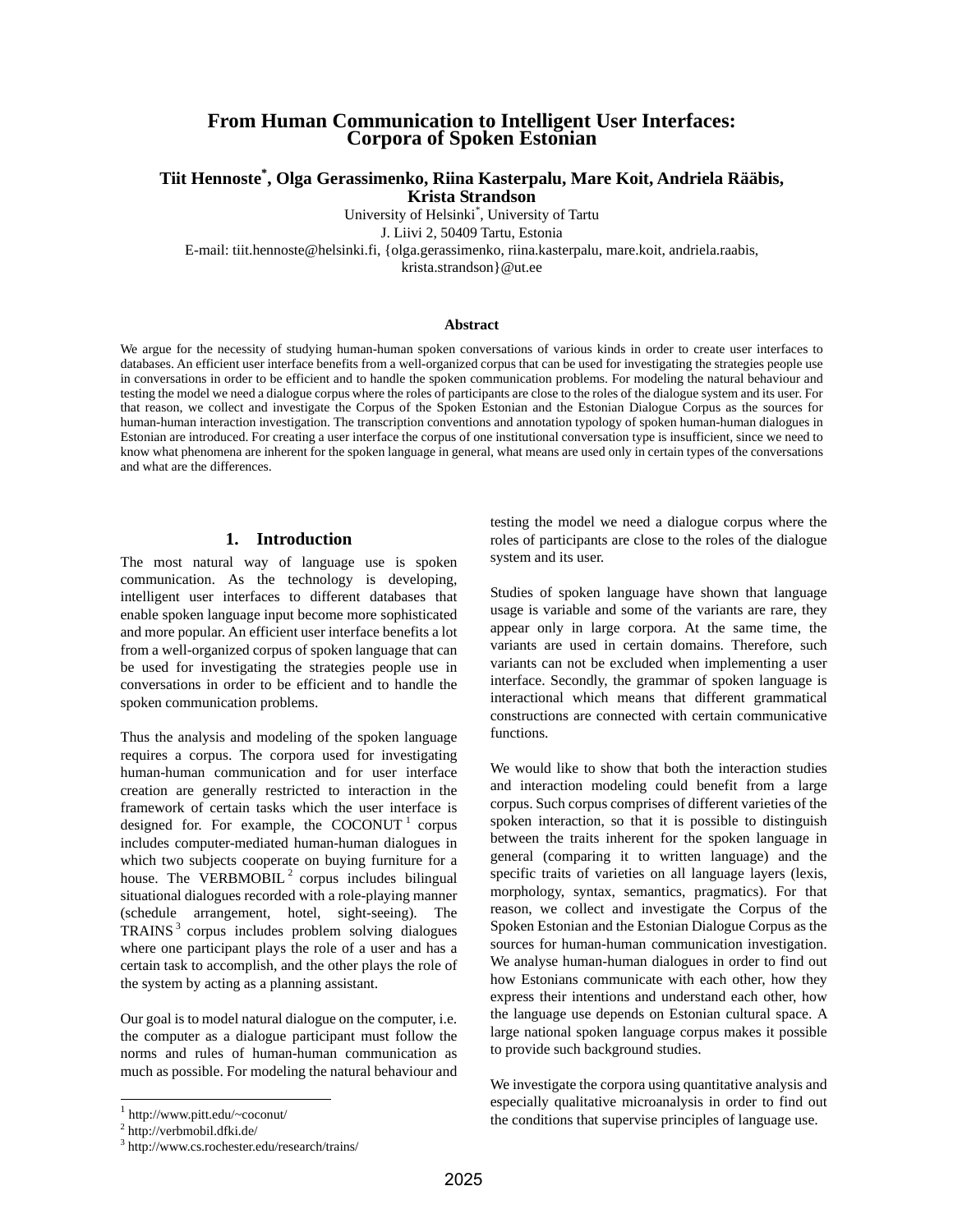## **2. The Corpus of Spoken Estonian**

The corpus of spoken Estonian is planned as an open corpus. Our corpus is divided by the five dimensions that influence the language use (Hennoste, 2000):

- social and dialectical background of the interactants
- dialogue *vs* monologue
- the degree of spontaneity of speech
- the closeness of contact between participants (immediate, telephone or mass-media)
- the degree of casuality (institutionality) with four sub-boundaries: relations between participants (familiar *vs* unknown); roles of the participants in the situation (private person *vs* representative of an institution); physical setting (private room *vs* official room); main purpose of the interaction (participation *vs* information).

The corpus includes mainly audio recordings. Currently the corpus comprises of 1777 transcribed texts, or 1,171,817 text units (words, vocal units, e.g. pause fillers or UM-s in our terminology, pauses) in total. Typical stretches of transcribed everyday conversation and longer institutional dialogues are about five to fifteen minutes long. Shorter institutional dialogues and phone conversations have been transcribed fully. The proportions of the corpus are as follows:

• telephone conversations 63% (1116):

#### **159 private calls**

**953 institutional calls**: 466 directory inquiries, 93 travel agency information requests, 87 outpatients' department, 66 services (post office, car workshops etc.), 45 telesales conversations, 32 colleagues dialogues, 24 shopping information, 23 taxi calls, 16 bus transport information, 109 other conversations (incl. 4 false connections)

face-to-face conversations 29% (521):

# **164 everyday conversations**

**357 institutional dialogues or monologues**: 101 shop dialogues, 29 service dialogues (post office, library, shoemaker, hairdresser etc.)**,** 20 conversations between strangers on the streets**,** 17 doctor-patient encounters**,** 24 interviews**,** 15 travel agency dialogues, 12 classroom interactions**,** 11 meetings**,** 25 conference presentations**,** 16 lectures**,** 10 sermons**,** 77 other conversations

• media broadcasts (TV and radio) 8% (140): 42 TV, 98 radio.

The corpus is transcribed using a transcription system of the conversational analysis (CA, see Hutcby & Fooffitt, 1998: 77-92) so that the categories crucial from the interactional point of view are used in the transcription (Hennoste, 2000). The central categories are (transcription symbols see Appendix):

• turn-construction units (TCU, utterances in our

terminology), which end in a potential transition relevance places. The main criterion for boundaries of the utterance is intonation (Hennoste & Rääbis 2004: 27-30; cf. Ford & Thompson, 1996)

- words and different vocal units (e.g. UM-s) which have different functions in interaction
- pauses/intervals between the words, utterances or turns
- prosodic and paralinguistic features of the speech (intonation, stress, tempo, drawling etc.)
- overlapping speech and latching.

Example 1 demonstrates the use of transcription symbols  $(C - caller, A - answerer).$ 

(1)

- (ring) A: jaa? Yes? C: halloo? (.) ´magasid=vä. Hello? Were you sleeping? A: ei ´maganud. natuke ´tegin ´tööd. No, I wasn't. I was working a little. C: aa. (0.5) ee kuida teil sis ´läheb, ma
- ´emmet ´läbi akna ´nägin, aga mai=saand mai=saand tema juurde ´minna sest ma=n=´üksinda=hh. Oh. How are you then, I saw mummy through the window, but I couldn't go to see her because I was alone. A: .hh nt-t ta ´läheb. (.) ´issi on jälle ´käele haiget teind=ja
- So-so. Daddy has hurt his hand again. (0.5) C: ´maal jälle=vä.=
- In the country again?
- $A: =$ jaa. Yes.

Each transcription is provided with a header that lists 44 situational factors that have been found to affect language use in the analysis of various languages (Hennoste, 2000). The main domains in the description are:

- 0. technical information about recording
- 1. situation (time, place, sphere of communication, norms of interaction, etc.)
- 2. participants (names, social characteristics, relations between participants in the situation, etc.)
- 3. topic and subject of conversation
- 4. text type and genre, planned or unplanned text
- 5. language, dialect or register
- 6. additional information.

Example 2 represents the header of the conversation (1).

(2)

- 0. Technical information about recording
- 0.1. Tape recorder: Grundig BB 390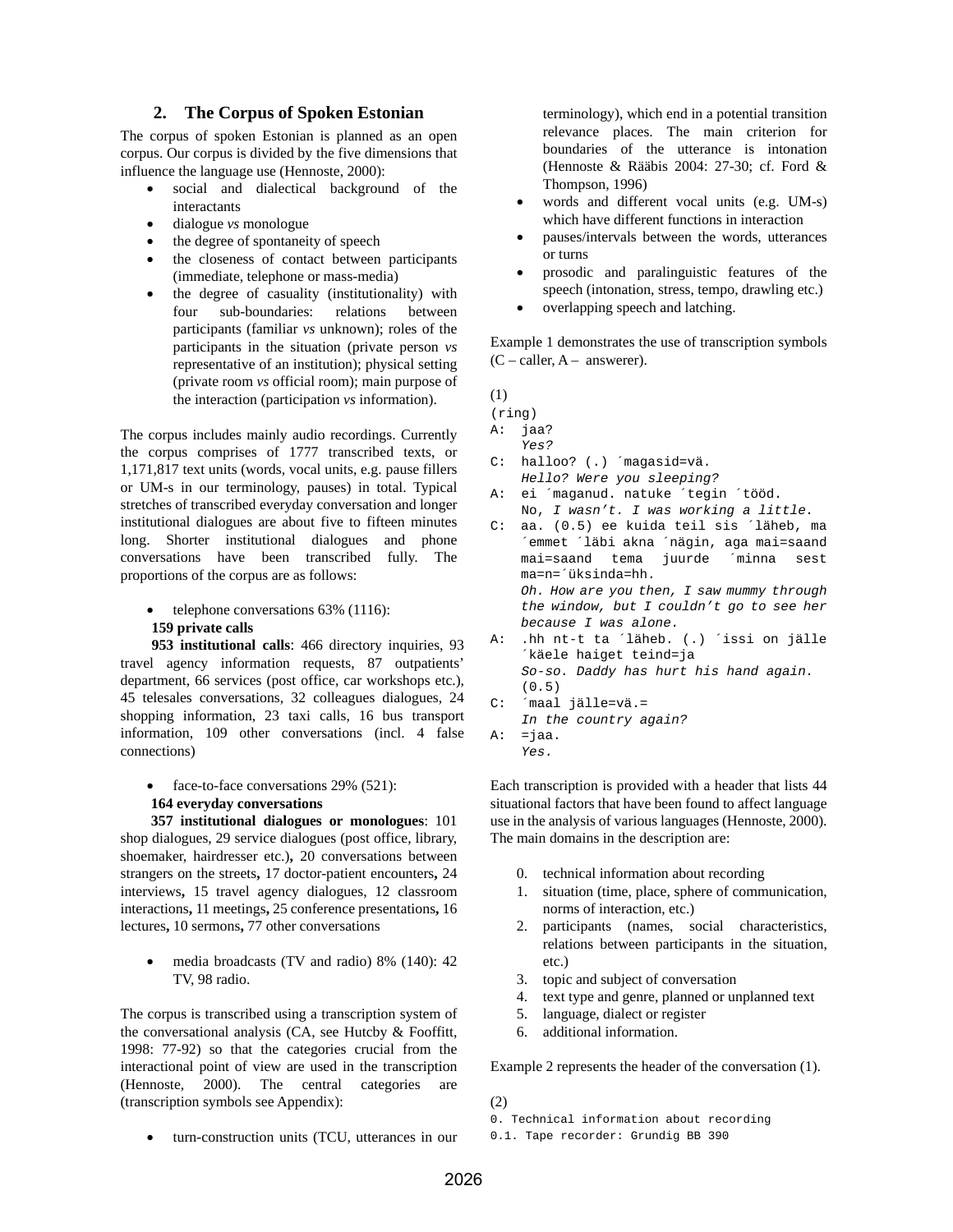Tape: BASF FE I ferro extra 90 min 0.2. Recorder: Liia Kusmin Transcriber: Andriela Rääbis 1998, 2000. Transcription grade: 3 0.3. Part of the tape transcribed: whole conversation 1. Situation Telephone conversation 1.1. Time: 16.03.1998 Caller Town: Tartu home/office table phone/mobile phone

#### Answerer

Town: Tartu home/office table phone/mobile phone

1.6. Specification of situation: private (answerer)/  $\frac{\text{public}}{\text{public}}$  (caller) place,  $\frac{\text{private}}{\text{private}}$ institutional conversation

2. Participants 2.1. Names: Anni (caller), Liia (answerer) bystanders: - 2.2. Characteristics of participants: Anni: gender: female age or date of birth: 37 education: higher nationality: Estonian home place: Tartu social status (worker, farmer, serviceman, intellectual, businessman, retired, housewife, unemployed, official, student etc.): lawyer disabilities, speech defects: -

#### Liia:

gender: female age or date of birth: 23 education: higher nationality: Estonian home place: Tartu social status (worker, farmer, serviceman, intellectual, businessman, retired, housewife, unemployed, official, student etc.): teacher disabilities, speech defects: -

2.5 Characteristics of participants at the moment: Anni is tired.

2.7. Relations between participants: strangers/ acquaintances/ intimates status: equal/ lower/ higher

3. Theme and subject of conversation: daddy has hurt his hand; birthday; renovation of the bathroom.

4. Text type and genre dialogue/ monologue/ polylogue planned/ unplanned text

## **3. Estonian Dialogue Corpus**

The biggest part of the Estonian Dialogue Corpus  $(EDiC)^4$ is formed by dialogues taken from the Corpus of Spoken Estonian – currently 945 calls for information (directory inquiries, calls to travel agencies, etc.) and 116 face-to-face conversations, altogether 1061 transcribed texts with a total length of 178,100 running words.

The second part of the EDiC contains 22 written information dialogues (2500 running words) which have been collected in computer simulations using the Wizard of Oz method.

The third part (human-computer interactions) is collected with two simple dialogue systems – "Travel agent" that gives information about flights departing from Tallinn Airport, and "Theatre agent"<sup>5</sup> that gives information about theatre programmes in Estonia.

The EDiC is annotated on three levels: morphological, syntactic (both partially) and dialogue acts level.

### **3.1. Morphological Annotation**

For morphological analysis, the analyzer ESTMORF (Kaalep, 1997) created for written Estonian was adapted for spoken Estonian<sup>6</sup>. The Estonian language has rich morphology, syntactic and pragmatic relations in utterances are often expressed by means of morphology (Fig. 1, cf. Gerassimenko et al., 2004).

# **A**

```
< steated information 
   teade+d //_S_ com pl nom // 
tere good morning
   - tere+0 //_B_ // 
   tere+0 // _S_ com sg gen //tere+0 //S_ com sg nom //\langle s>
C 
< stere good morning 
   - tere+0 //_B_ // 
  tere+0 // S_ com sg gen //
```
 tere+0 //\_S\_ com sg nom //  $ma$   $T$  mina+0 //\_P\_ pers ps1 sg nom // sooviksin should like soovi+ksin //\_V\_ main cond pres ps1 sg ps af // teada to know

tead+a //\_V\_ main inf //

Figure 1: Morphological analysis of the dialogue A: teated /information, tere / good morning C: tere / good morning, ma sooviksin teada ... /I'd like to know ...

4 http://www.cs.ut.ee/~koit/Dialoog/EDiC.html

-

<sup>5</sup> http://www.dialoogid.ee/teatriagent/

<sup>6</sup> http://www.cl.ut.ee/korpused/morfliides/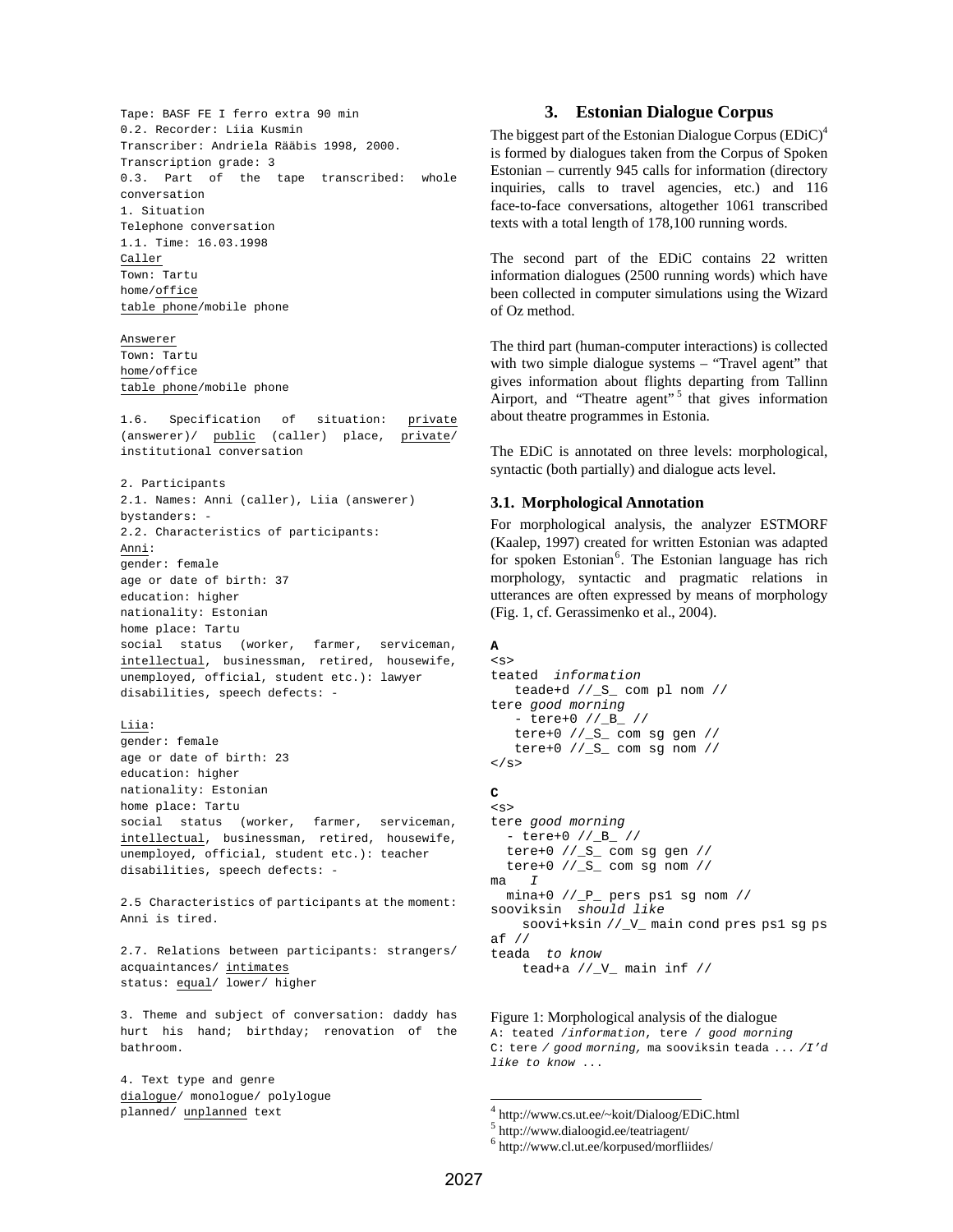## **3.2. Syntactic Annotation**

For syntactic analysis the Constraint Grammar analyzer created for written Estonian was adapted for spoken language (Fig. 2, cf. Müürisep & Nigol, 2007).

```
Se # this 
    see+0 //_P_ dem sg nom // **CLB @NN> 
veranda # veranda 
    veranda+0 //_S_ com sg nom // @SUBJ 
on # is 
    ole+0 //_V_ main indic pres ps3 sg //@+FMV 
minu # my 
    mina+0 //_P_ pers ps1 sg gen // @P> 
meelest # opinion 
    meelest+0 //_K_ post #gen // @ADVL 
maailma # world's 
    maa_ilm+0 //_S_ com sg gen // @NN> 
kihvtim # coolest 
    kihvti=m+0 //_A_ comp sg nom // @AN> 
asi # thing 
    asi+0 //_S_ com sg nom // @PRD 
$. 
. //Z_F Fst //
```
#### Figure 2: Syntactic analysis of the utterance

Se veranda on minu meelest maailma kihvtim asi. / In my opinion, this veranda is the coolest thing in the world.

# **3.3. Dialogue Act Annotation**

# **3.3.1. Basics of Dialogue Act Typology**

When communicating, people perform actions using language – they are asking, answering, etc. Such actions have been called *communication acts*, *dialogue acts* etc., and they have been determined as functions which are connected with a speaker's intentions. Several researchers have considered practical problems of determining dialogue acts in the last decade – corpus linguists, discourse analysts, language technologists (e.g. Allwood et al., 2001; Stolcke et al., 2000; Jokinen et al., 2001).

In our corpus, dialogue acts are annotated by using a special annotation typology elaborated at the University of Tartu (Ex 3, Gerassimenko et al., 2004). Our typology is general, not domain- or problem-oriented and can be used for annotating both spoken human-human and human-machine dialogues. Still, the major part of our typology coincidences with well-known typologies (e.g. DAMSL, SWBD-DAMSL).

Our dialogue act typology is based on the principles of organization of conversation borrowed from CA. CA is based on an empirical, inductive microanalysis of conversation data (see e.g. Hutchby & Wooffitt, 1998). The main idea behind the analysis is that conversation is the collaboration of participants based on three mechanisms: turn taking organization (turn construction and turn distribution), repair organization, and sequence organization (preference organization and adjacency pairs). CA considers turns and does not consider dialogue acts or dialogue act typology. However, a turn can consist of different acts. For that reason, we prefer to consider

dialogue acts. The principles of our dialogue act typology are as follows (Hennoste & Rääbis, 2004: 15-37).

1. We differentiate acceptable units (which can be analysed) from the non-acceptable units (as DAMSL does). Non-acceptable are only technically un-interpretable utterances in our typology (and not e.g. unfinished utterances).

2. The departing point of the CA is that a partner always must react to the previous turn regardless of his/her own plans and strategies. Therefore the analysis of relations between two turns is central. Some classes of dialogue acts conventionally form pairs where the first act makes the second act relevant. Such related act pairs are called *adjacency pairs,* AP (e.g. greeting – greeting, question – answer). The computer must be able to differentiate the first part of an AP (which is expecting a reaction) from the acts that do not expect any reaction as well as understand whether the following act is expected or not.

In our typology, the acts are divided into AP acts and non-AP acts. Every AP act has the first pair part and second pair part (cf. forward-looking and backward-looking functions in DAMSL).

3. The acts used in dialogue are typically divided into two groups – information acts (questions etc.) and communication managing acts (rituals, feedback etc.). The studies have shown that human-human communication is never completely fluent. Therefore, a mechanism is needed to signal and solve different interactional, grammatical and semantic problems. All dialogue act typologies include problem solving acts but typically they belong to different dialogue management or feedback acts and do not form a whole sub-system (cf. Allwood et al., 1992; Bunt, 1999). For example, in DAMSL one repair act represents communication status (*Abandoned*) but most of the them belong to the group of backward-looking acts (*Signal-non-understanding, Completion, Correct-misspeaking, Repeat-rephrase*).

CA assumes that there exists a problem solving mechanism with its own rules, which is called repair organization. CA brings out four types of the repair mechanism (Schegloff, 1979): *self-initiated self-repair*, *other-initiated other-repair, other-initiated self-repair*, *self-initiated other-repair*. The first two are initiated and made by the same person, the others by different persons. It is important to note that in many cases similar means are used in making up of information acts as well as repair acts. For example, most of the other-initiated self-repairs are questions. The computer has to understand when the question is about information and when it initiates repair.

Therefore, we have divided the communication managing acts into two sub-groups: the acts managing fluent conversation, or dialogue managing acts, and the acts for solving communication problems, or repair acts.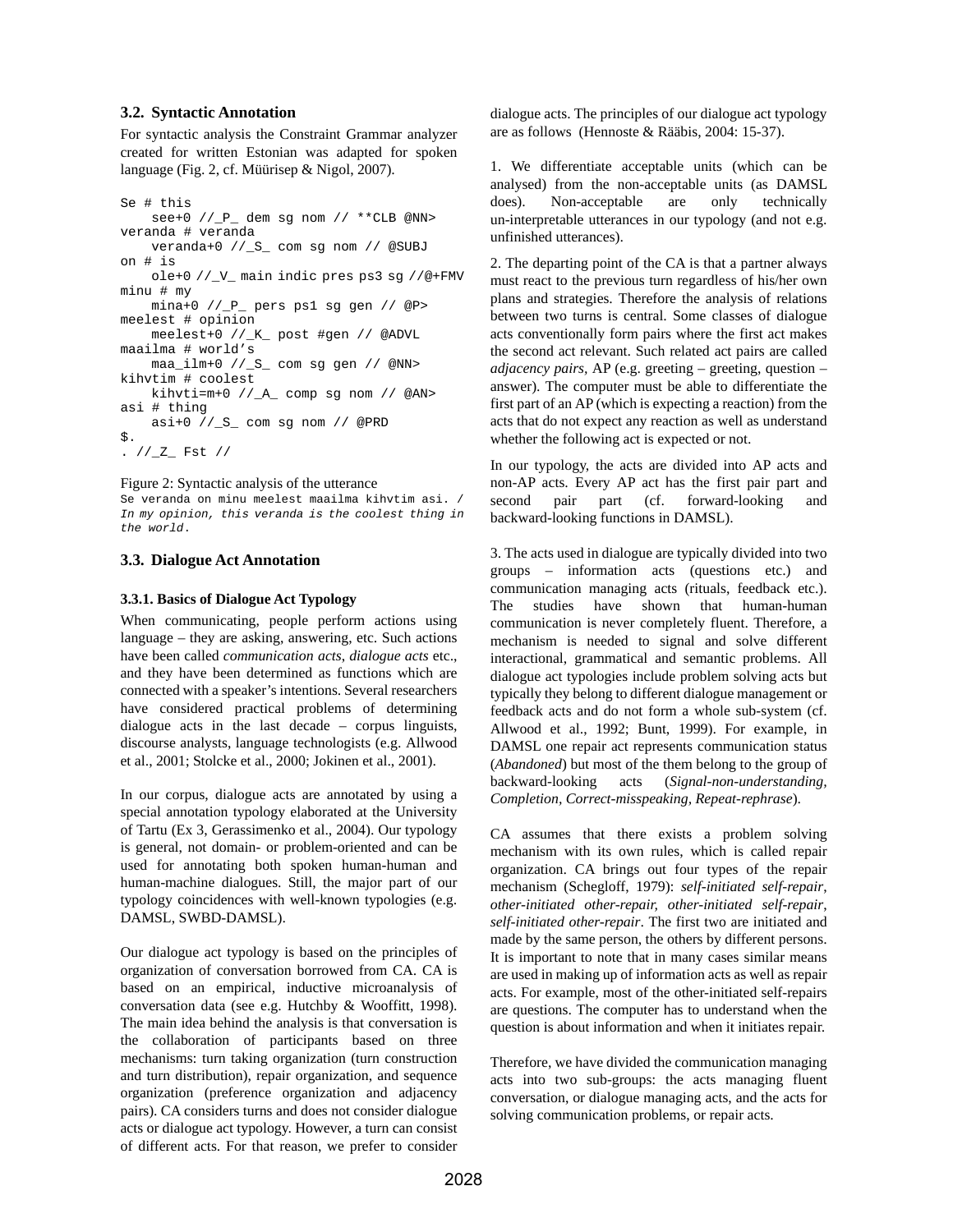4. A turn can consist of several acts. Acts of the turn can be related with the acts in previous or the following turn but acts of one turn can be related one with another as well. We bring separately out such acts that are related with previous acts of the same speaker in the same turn.

5. Our typology is empirical and open. It is based on the presupposition that dialogue acts are empirical phenomena and it is impossible to predefine theoretically all the acts. For that reason, every act group includes a sub-group 'other'. This sub-group includes the acts that are not determined in the current typology. If needed, a new act group will be defined on the basis of this sub-group.

Summing up, we can say that there are two main classification principles of dialogue acts in our typology. First, acts are divided into single acts and adjacency pair acts where the first pair part makes the second pair part relevant. Secondly, the acts are divided into three groups: information acts, the acts managing fluent conversation, and the acts for solving communication problems.

There are 12 groups of acts in our typology, the overall number of dialogue acts is 127.

### **3.3.2. Overview of Typology**

## I. AP acts

## DIALOGUE MANAGING ACTS

- 1. Conventional acts (greeting, thanking, etc.) are linguistically formulaic expressions which can be presented as lists.
- 2. Topic change acts are used to start a new topic or sub-topic.

## REPAIR ACTS

- 3. Repairs initiated and made by different participants.
- 4. Contact control acts. The speaker checks the functioning of the communication channel (*do you hear, hallo*). These acts typically occur in phone conversations and are formulaic expressions which can be presented as lists.

## INFORMATION ACTS

- 5. Directives and reactions (request, proposal, offer, etc.).
- 6. Questions and answers.
- 7. Opinions and reactions (assertion, etc.).

## II. Non-AP acts

## DIALOGUE MANAGING ACTS

1. Conventional (contact, call, etc.).

## REPAIR ACTS

2. Repairs initiated and made by the same person.

## INFORMATION ACTS

3. Primary single acts (narration, promise, rhetorical question, etc.).

- 4. Additional information (specification, softening, etc.) – by such acts a speaker adds some new information to the information act in the same turn, e.g. (s)he answers a question but gives some additional information which was not requested.
- 5. Responses (continuer, acknowledgement, etc.) acts that traditionally are considered as narrow feedback. Using such acts, the hearer reacts voluntarily to the partner's previous turn.

Names of the dialogue acts consist of two parts separated by a colon: the first two letters give abbreviation of the name of an act-group, e.g. QU – questions, VR – voluntary responses. The third letter is used only for AP acts – the first  $(F)$  or the second  $(S)$  part of an AP act; 2) full name of the act, e.g. QUF: WH-QUESTION, QUS: GIVING INFORMATION, VR: CONTINUER (Ex 3).

Dialogue acts have been annotated manually using software that simplifies the selection of texts from a corpus and dialogue acts from a list. Two linguists annotate the same text separately and then a third person disambiguates the annotations. For each utterance, a qualitative microanalysis is performed. The analysis is based on CA and interactional linguistics.

#### (3)

|    | $C:$ mt=.hh tere,<br>Hello.                | <b>RIS: GREETING</b>                                                                                                            |
|----|--------------------------------------------|---------------------------------------------------------------------------------------------------------------------------------|
|    | pension department in Tartu.<br>$(\ldots)$ | öelge=palun: `pensioniameti `telefoni<br>$(.)$ .h `number $(.)$ `Tartus. DIF: REQUEST<br>Please give me the phone number of the |
|    |                                            | A: ee `number on `seitse=neli=`neli?<br><b>DIS: GIVING INFORMATION</b>                                                          |
|    | The number is seven four four.<br>(0.5)    |                                                                                                                                 |
| C: | jah?=<br>Yes?                              | <b>VR: NEUTRAL CONTINUER</b>                                                                                                    |
|    | A: =seitse ´neli ´kolm ´kuus.              |                                                                                                                                 |
|    |                                            | <b>DIS: GIVING INFORMATION</b>                                                                                                  |
|    | Seven four three six.                      |                                                                                                                                 |
|    | (2.5)                                      |                                                                                                                                 |
| C: | aitäh?                                     | RIF: THANKING                                                                                                                   |
|    | Thanks.                                    |                                                                                                                                 |
| A: | palun                                      | RIS: PLEASE                                                                                                                     |
|    | You're welcome.                            |                                                                                                                                 |

# **4. Implementation: an Example**

In this section, we consider an example which demonstrates that directives and questions are differently used in different conditions. Our analysis is based on the EDiC.

## **4.1. Directives and Questions**

Directives and questions are strongly related act groups. Some of dialogue act typologies consider them as a single group. For example, DAMSL has an act category *Info-requests* which includes the acts that set an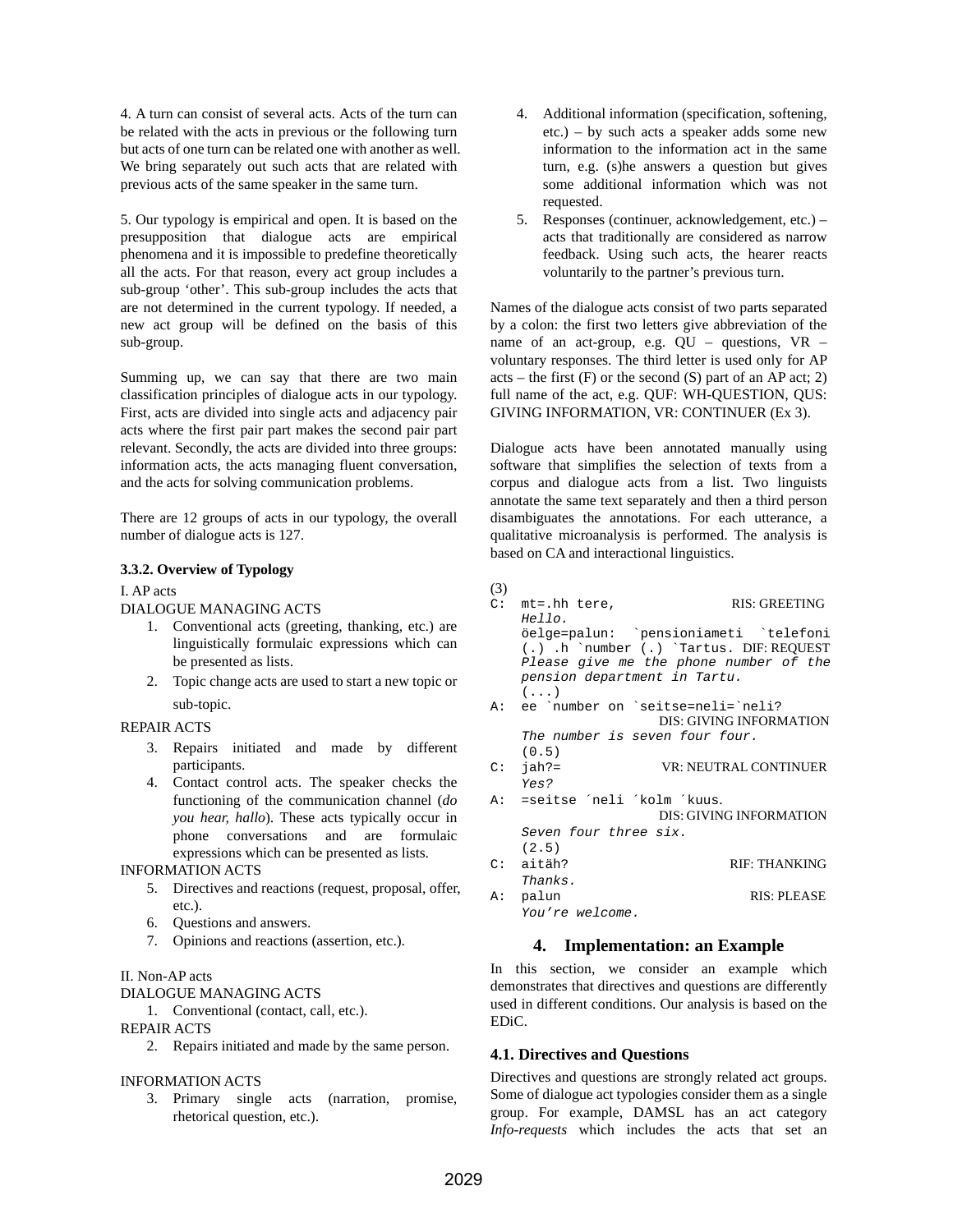obligation for the hearer to give information. In our opinion, such approach is too general and does not differentiate the different uses of the dialogue acts. Sometimes directives and questions are differentiated on the basis whether the user does need some information (question) or (s)he wants to influence the hearer's future non-communicative actions (directive). We claim that it is not important for dialogue continuation whether the hearer must to do something outside of current dialogue or not. (S)he must react both to a question and a directive because both are the first pair parts of APs.

We differentiate directives and questions on the basis of their form. Questions are the info-requests which have specific formal features (interrogatives, specific word order etc.). Questions can be further classified on the basis of the expected reaction: 1) wh-questions, 2) alternative questions, 3) closed yes/no questions, 4) open yes/no questions, 5) yes/no questions offering answer.

Closed yes/no question expects an answer *yes* or *no*. Open yes/no question is expressed in Estonian using the same means as closed yes/no but the expected answer is giving information like in case of wh-questions (*kas te saaksite mulle öelda X telefoni?/ could you give me the phone of X?*). Yes/no question offering answer, includes a presumption of a true answer (*pluss maksud, jah?/ taxes added, yes?*). Therefore, both directives and questions are the first parts of APs but they have different linguistic

forms (Hennoste et al., 2005; Hennoste et al., 2006).

### **4.2. Analysis Using Corpus**

For this paper, we have analysed initial info-requests of clients who are calling a service provider. Three situation types are represented in selected sub-corpus: directory inquiries, calls to outpatients' offices and taxi requests (Table 1).

In our data, requests are formulated in four possible linguistic ways: directive (almost exclusively with verb in conditional), wh-question, open yes/no question and closed yes/no question. Closed yes/no questions expect an answer *yes* or *no*. The other utterances expect giving information or an action of a service provider.

Table 1 shows that most of requests are directives and that directives and questions are used with different frequency in different situations. The qualitative microanalysis demonstrates that directives and questions are used in different preconditions. Let us compare the use of directives (DIF: REQUEST) and open yes/no questions (QUF: OPEN YES/NO).

The **taxi requests** (ordering a taxi) are formulated mainly as directives (Ex 4).

| Situation type                     | # dialogues | Caller's initial requests (%) |                             |              |                               |                           |
|------------------------------------|-------------|-------------------------------|-----------------------------|--------------|-------------------------------|---------------------------|
|                                    |             | <b>Directives</b>             | yes/no<br>Open<br>questions | Wh-questions | Closed<br>yes/no<br>questions | Other<br>dialogue<br>acts |
| Calls to<br>outpatients'<br>office | 26          | 50%                           | 31%                         | 4%           | 4%                            | 11%                       |
| Taxi requests                      | 22          | 77%                           | 13%                         |              | 5%                            | 5%                        |
| Directory<br>inquiries             | 60          | 62%                           | 17%                         | 21%          |                               |                           |
| Total                              | 108         | 62%                           | 19%                         | 13%          | 2%                            | 4%                        |

Table 1: Overview of the sub-corpus analysed.

(4) ma palun `taksot `Ringtee `kuuskend kaheksa `bee. DIF: REQUEST I would like a taxi to Ringtee sixty eight B.

Open yes/no questions were used only in three cases. In all those cases a caller was not sure whether the request can be granted or not because it was untypical (two cars or an untypical car were requested, Ex 5). We can say that callers claim their entitlement to having their request granted (cf. Curl & Drew forthcoming).

(5) 'on teil 'kahte autot 'Lossi 'kolmteist saata  $OUF: OPEND$  YES/NO Can you send two cars to Lossi 13.

The **calls to outpatients' offices** include different

requests. In addition to booking an appointment with a doctor (which is the most frequent one), callers also make inquiries of possible benefits (Ex 6).

(6) ma sooviks doktor 'Vaheri juurde 'aega. DIF: REQUEST I'd like to book an appointment with doctor Vaher.

Our analysis shows that a caller uses mainly a directive for booking an appointment with a doctor. But unlike in taxi calls, there may be some contingencies associated with the request being granted (the patient may not belong to the doctor's list etc.). Still, callers use mainly a directive as they claim their entitlement to make the request. Contrary to that, questions are used when a caller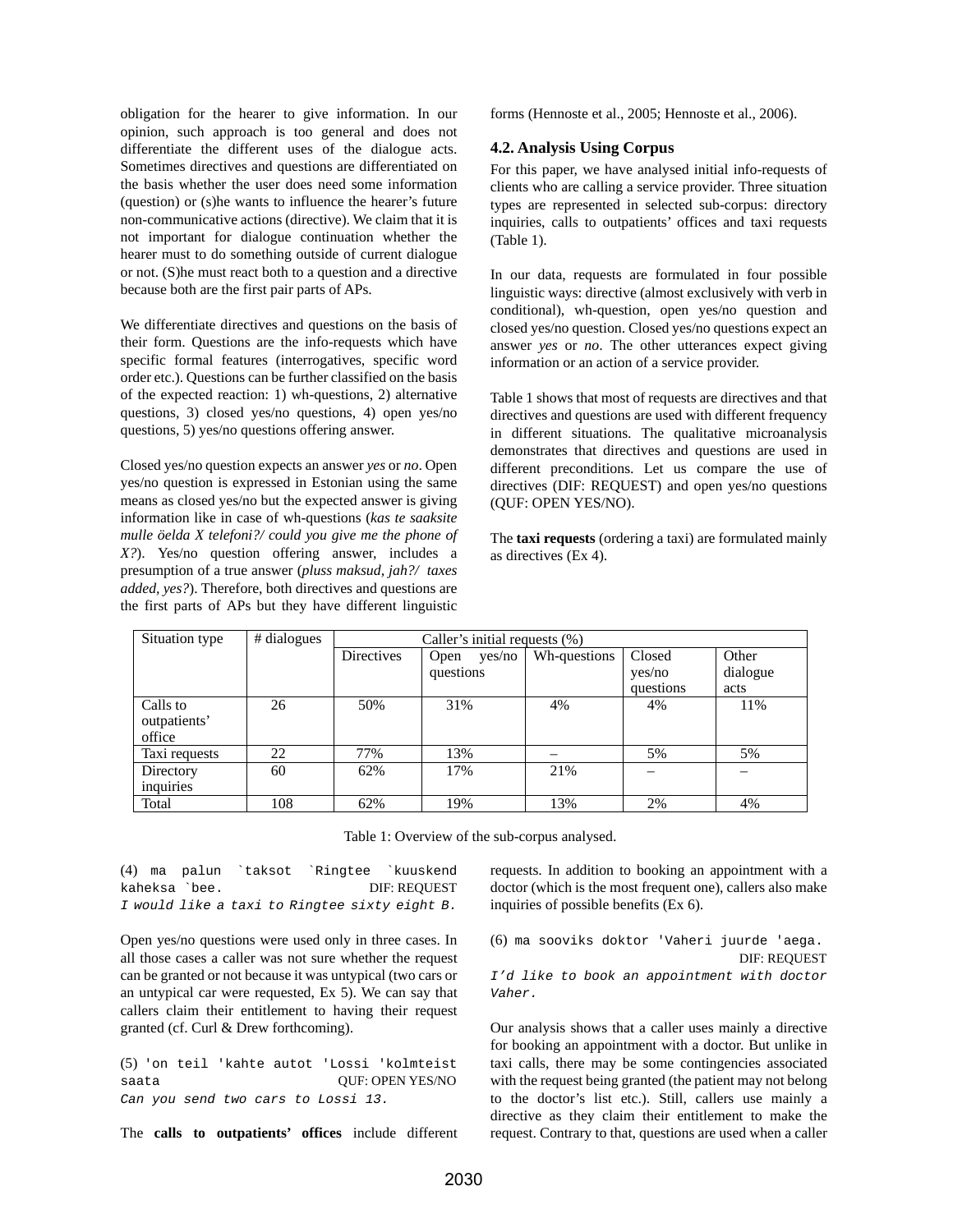is not sure whether his request can be granted (e.g. because of the limits of chargeless care funded by sick fund may be already reached the end, Ex 7).

(7) kas `teie=juurde `lapsi saab ka regist`reerida=vel `vana aasta sees=hh. QUF: OPEN YES/NO Do you book appointments for children before the end of the year.

Therefore, if a caller doubts the receptionist's ability to grant the request then (s)he chooses the format of a question and does not use a directive.

The calls to the **directory inquiries** are different in two ways both from taxi calls and calls to outpatients' offices. First, the caller wants to get information, not to elicit an action of an official. Secondly, there are different types of information to inquire of. In our data, we have inquiries mostly of phone numbers, which are asked in 45 cases (75%), there are fewer inquiries of addresses, opening hours of institutions, fields of activity of firms, etc.

Almost all the inquiries of phone numbers are clearly formulated, an institution is specified exactly. The linguistic format is a directive (Ex 8). Only in few cases the caller was uncertain about the exact address of the company or was not sure about some other facts.

| (8) | palun                                      | 'Tallinna |  | 'Tõnismäe           |
|-----|--------------------------------------------|-----------|--|---------------------|
|     | 'hambapolikliinik.                         |           |  | <b>DIF: REOUEST</b> |
|     | Tõnismäe dentist office in Tallinn please. |           |  |                     |

The second group of inquiries is formed as open yes/no questions. Here we find both requests of phone numbers and of other data. First, there are inquiries of general data (do you have any data about, are there any hours when they answer to the phone calls, where to call if someone has lost his job, etc.). A caller is not sure whether there is any information available, or whether an answer can be given because of request is too vague. Secondly, there are requests for certain special information.

General data and the special information are requested also in a form of a directive. Why a caller uses questions instead of directives? The choice has been typically explained as an act of politeness. However, there are examples to show that there may be other reasons either additionally to politeness influencing the choice or there may be rather different reasons to use a question instead of directive. In the example 9 the caller does not know whether such a number is included in the data base at all.

(9) palun kas teil 'on: 'Vesseli kaupluse 'numbrit 'Elvas. QUF: OPEN YES/NO Please do you have the number of the Vessel shop in Elva.

Or the caller may admit that (s)he does not know what

exactly (s)he is about to make inquiry. Or (s)he may lack of the personal experience and expertise in calling to directory inquiries.

Summing up, our analysis demonstrates that there exists no difference between formulating the requests which expect filling a gap in knowledge (e.g. with a phone number) and the requests that expect an action of a receptionist or an operator (e.g. sending a taxi). The analysis has shown that almost all of usages of open yes/no questions can be explained with the uncertainty of a caller about the possibility of having the request granted (the data base may not contain the data; background information given by the caller is too general to perform the search; the inquiry is formulated too vaguely).

There is another significant feature to point at. In all cases, a directive is used for frequent and typical requests (ordering a usual taxi, booking an appointment with a doctor, making inquiry of a phone number).

As mentioned before, a decision in favour of a question sometimes has been explained with politeness. There are different means for expressing politeness in languages, and using a question is only one of them. Our analysis does not confirm the claim that a question form is used for a polite request. There are other means used in our data, e.g. conditional mood, some polite words (e.g. *palun 'please'*). Only 7 requests (5 directory inquiries, 2 taxi calls) do not have these markers.

We claim therefore that a speaker is certain in requesting frequent and typical things and more hesitant in rare cases. Being certain in granting his/her request the caller chooses a directive, and contrary being uncertain the caller chooses the format of a question.

## **5. Conclusion**

We argue for the necessity of studying human-human spoken conversations of various kinds in order to create different user interfaces to databases. We have collected a corpus of spoken Estonian and an Estonian dialogue corpus. We are investigating and comparing various human-human conversations with the aim to create intelligent user interfaces which can respond to a user in a way a human official does.

For creating a user interface the corpus of one institutional conversation type is insufficient, since we need to know what phenomena are inherent for the spoken language in general, what means are used only in certain types of the conversations and what are the differences. One needs to analyse large corpora for different registers in order to explain how and why people use different language means in different situations and for different purposes. We certainly need restricted (sub-)corpora for certain tasks or research areas and they can be easily created from a large corpus.